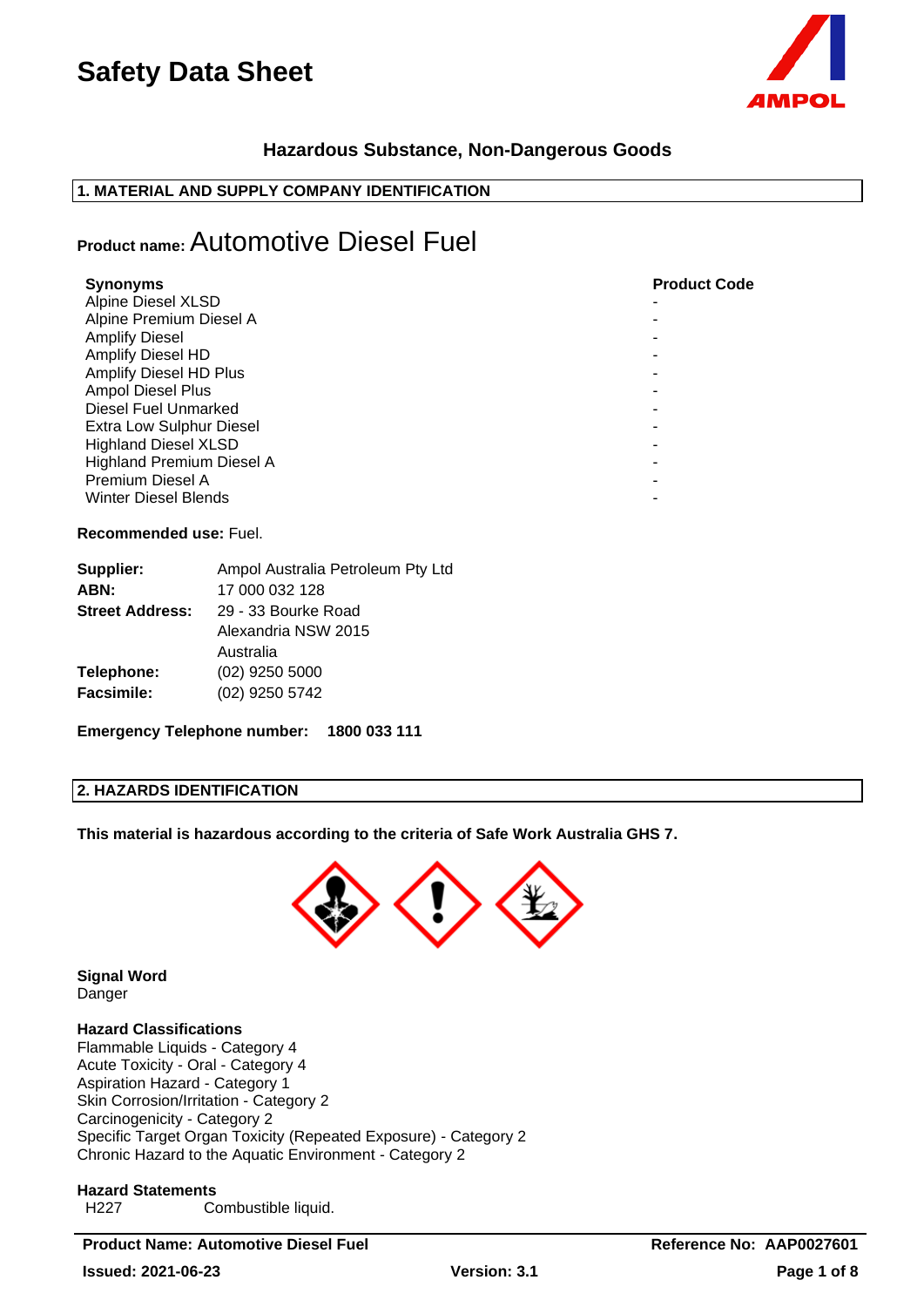

- H302 Harmful if swallowed.
- H304 May be fatal if swallowed and enters airways.
- H315 Causes skin irritation.
- H351 Suspected of causing cancer.<br>H373 May cause damage to organs
- H373 May cause damage to organs through prolonged or repeated exposure.<br>H411 Toxic to aquatic life with long lasting effects
- Toxic to aquatic life with long lasting effects.

#### **Prevention Precautionary Statements**

- P102 Keep out of reach of children.
- P103 Read carefully and follow all instructions.
- P202 Do not handle until all safety precautions have been read and understood.
- P210 Keep away from heat/sparks/open flames/hot surfaces. No smoking.
- P260 Do not breathe dust, fume, gas, mist, vapours or spray.
- P264 Wash hands, face and all exposed skin thoroughly after handling.
- P270 Do not eat, drink or smoke when using this product.
- P273 Avoid release to the environment.
- P280 Wear protective gloves/protective clothing including eye/face protection and suitable respirator.

#### **Response Precautionary Statements**

| P <sub>101</sub> | If medical advice is needed, have product container or label at hand. |
|------------------|-----------------------------------------------------------------------|
| P301+P310        | IF SWALLOWED: Immediately call a POISON CENTER or doctor/physician.   |
| P302+P352        | IF ON SKIN: Wash with plenty of soap and water.                       |
| P314             | Get medical advice/attention if you feel unwell.                      |
| P330             | Rinse mouth.                                                          |
| P331             | Do NOT induce vomiting.                                               |
| P332+P313        | If skin irritation occurs: Get medical advice/attention.              |
| P362             | Take off contaminated clothing and wash before reuse.                 |
| P391             | Collect spillage.                                                     |

#### **Storage Precautionary Statements**

P403+P235 Store in a well-ventilated place. Keep cool. P405 Store locked up.

#### **Disposal Precautionary Statement**

P501 Dispose of contents/container in accordance with local, regional, national and international regulations.

### **Poison Schedule:** S5. Caution

### **DANGEROUS GOOD CLASSIFICATION**

Not classified as Dangerous Goods by the criteria of the "Australian Code for the Transport of Dangerous Goods by Road & Rail."

Classified as a C1 (COMBUSTIBLE LIQUID) for the purpose of storage and handling, in accordance with the requirements of AS 1940. Refer to State Regulations for storage and transport requirements.

| <b>3. COMPOSITION INFORMATION</b>                 |                          |                             |
|---------------------------------------------------|--------------------------|-----------------------------|
| <b>CHEMICAL ENTITY</b>                            | CAS NO                   | <b>PROPORTION</b>           |
| Fuels, diesel<br>Methyl esters from lipid sources | 68334-30-5<br>67784-80-9 | $95 - 100 \%$<br>$0 - 5 \%$ |
|                                                   |                          | $100\%$                     |

#### **4. FIRST AID MEASURES**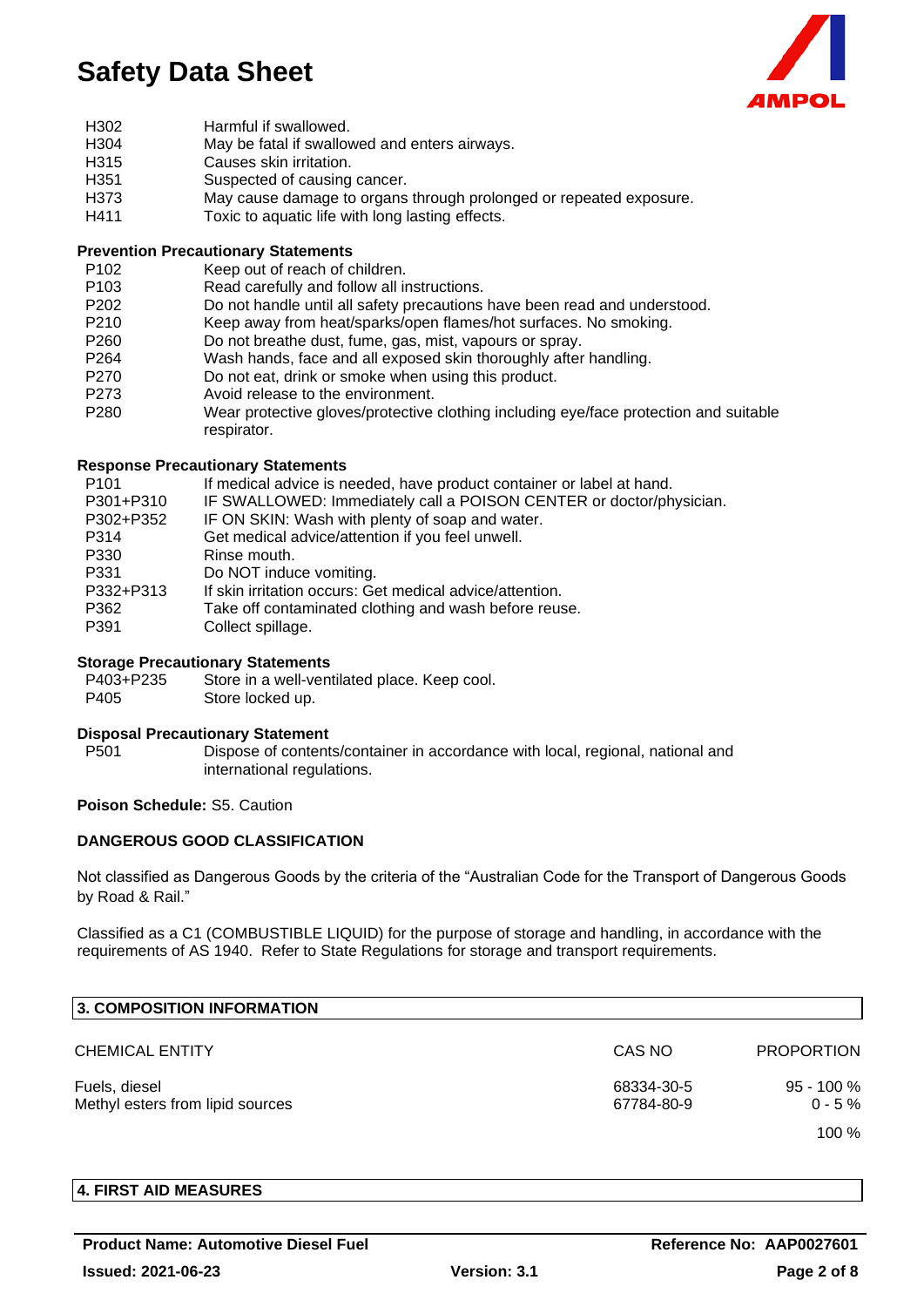

If poisoning occurs, contact a doctor or Poisons Information Centre (Phone Australia 131 126, New Zealand 0800 764 766).

**Inhalation:** Remove victim from exposure - avoid becoming a casualty. Remove contaminated clothing and loosen remaining clothing. Allow patient to assume most comfortable position and keep warm. Keep at rest until fully recovered. Seek medical advice if effects persist.

**Skin Contact:** If skin or hair contact occurs, immediately remove contaminated clothing and flush skin and hair with running water. Continue flushing with water until advised to stop by the Poisons Information Centre or a Doctor; or for 15 minutes and transport to Doctor or Hospital. For gross contamination, immediately drench with water and remove clothing. Continue to flush skin and hair with plenty of water (and soap if material is insoluble). For skin burns, cover with a clean, dry dressing until medical help is available. If blistering occurs, do NOT break blisters. If swelling, redness, blistering, or irritation occurs seek medical assistance.

**Eye contact:** If in eyes wash out immediately with water. In all cases of eye contamination it is a sensible precaution to seek medical advice.

**Ingestion:** Immediately rinse mouth with water. If swallowed, do NOT induce vomiting. Give a glass of water to drink. Never give anything by the mouth to an unconscious patient. If vomiting occurs give further water. Immediately call Poisons Centre or Doctor.

**Notes to physician:** Treat symptomatically.

#### **5. FIRE FIGHTING MEASURES**

#### **Hazchem Code:** Not Applicable

**Suitable extinguishing media:** If material is involved in a fire use water fog (or if unavailable fine water spray), foam, dry agent (carbon dioxide, dry chemical powder).

**Specific hazards:** Combustible liquid.

**Fire fighting further advice:** On burning may emit toxic fumes. Fire fighters to wear self-contained breathing apparatus and suitable protective clothing if risk of exposure to vapour or products of combustion.

### **6. ACCIDENTAL RELEASE MEASURES**

#### **SMALL SPILLS**

Wear protective equipment to prevent skin and eye contamination. Avoid inhalation of vapours or dust. Wipe up with absorbent (clean rag or paper towels). Collect and seal in properly labelled containers or drums for disposal.

#### **LARGE SPILLS**

If safe to do so, shut off all possible sources of ignition. Clear area of all unprotected personnel. Slippery when spilt. Avoid accidents, clean up immediately. Wear protective equipment to prevent skin and eye contamination and the inhalation of vapours. Work up wind or increase ventilation. Contain - prevent run off into drains and waterways. Use absorbent (soil, sand or other inert material). Use a spark-free shovel. Collect and seal in properly labelled containers or drums for disposal. If contamination of crops, sewers or waterways has occurred advise local emergency services.

#### **Dangerous Goods – Initial Emergency Response Guide No:** Not Applicable

#### **7. HANDLING AND STORAGE**

**Handling:** Avoid eye contact and skin contact. Avoid inhalation of vapour, mist or aerosols.

**Storage:** Store in a cool, dry, well-ventilated place and out of direct sunlight. Store away from foodstuffs. Store

**Product Name: Automotive Diesel Fuel Reference No: AAP0027601**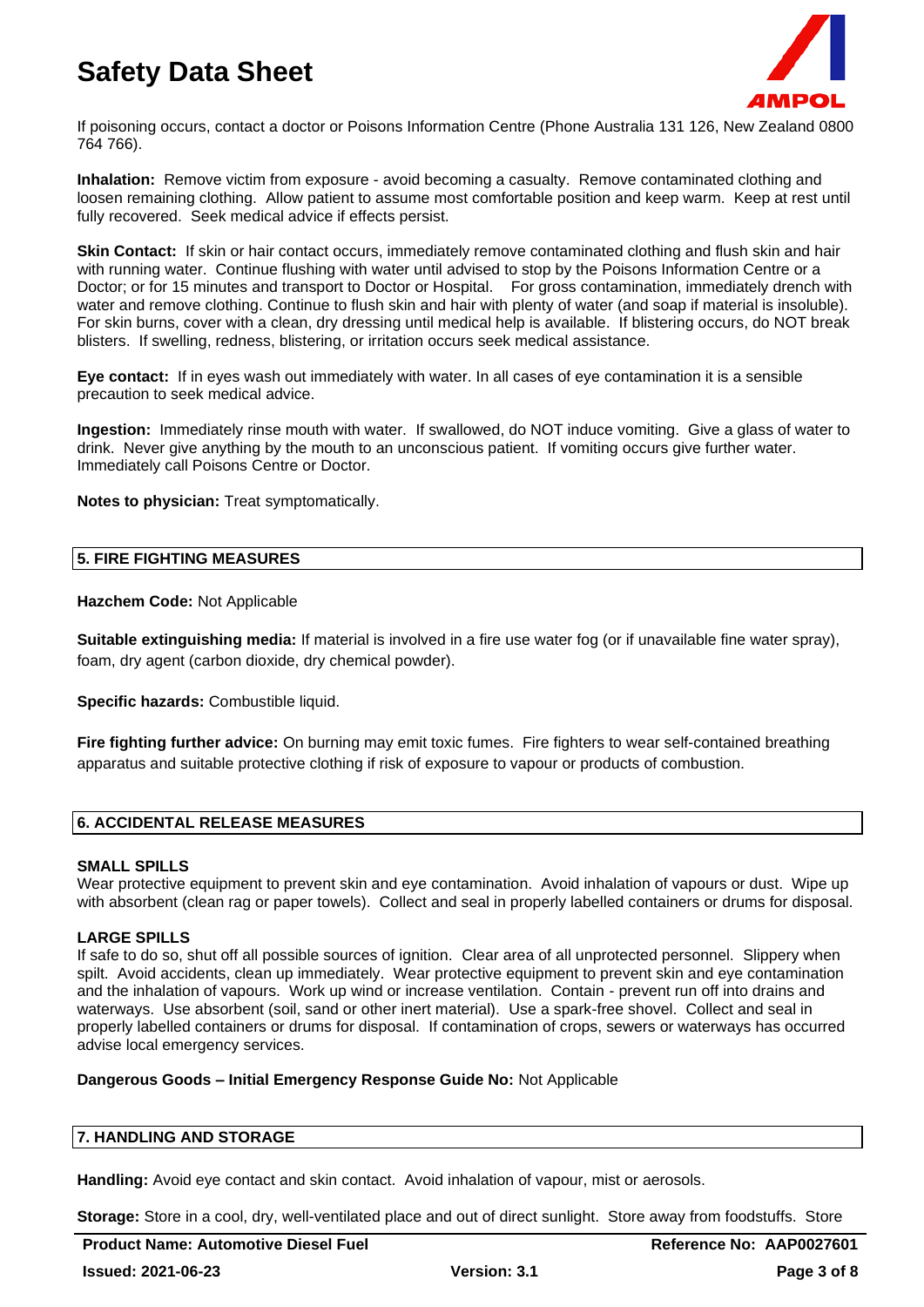

away from incompatible materials described in Section 10. Store away from sources of heat and/or ignition. Store locked up. Keep container standing upright. Keep containers closed when not in use - check regularly for leaks.

Classified as a C1 (COMBUSTIBLE LIQUID) for the purpose of storage and handling, in accordance with the requirements of AS 1940. Refer to State Regulations for storage and transport requirements.

This material is a Scheduled Poison Schedule 5 (Caution) and must be stored, maintained and used in accordance with the relevant regulations.

#### **8. EXPOSURE CONTROLS / PERSONAL PROTECTION**

#### **National occupational exposure limits:**

|                           | <b>TWA</b> |             | <b>STEL</b> |                            | <b>NOTICES</b> |
|---------------------------|------------|-------------|-------------|----------------------------|----------------|
|                           | ppm        | mg/m3       | ppm         | mg/m3                      |                |
| Oil mist, refined mineral | ٠.         | $\mathbf b$ | $\sim$ $-$  | the company of the company | $\sim$         |

As published by Safe Work Australia.

TWA - The time-weighted average airborne concentration over an eight-hour working day, for a five-day working week over an entire working life.

STEL (Short Term Exposure Limit) - the average airborne concentration over a 15 minute period which should not be exceeded at any time during a normal eight-hour workday.

These Exposure Standards are guides to be used in the control of occupational health hazards. All atmospheric contamination should be kept too as low a level as is workable. These exposure standards should not be used as fine dividing lines between safe and dangerous concentrations of chemicals. They are not a measure of relative toxicity.

If the directions for use on the product label are followed, exposure of individuals using the product should not exceed the above standard. The standard was created for workers who are routinely, potentially exposed during product manufacture.

**Biological Limit Values:** As per the "National Model Regulations for the Control of Workplace Hazardous Substances (Safe Work Australia)" the ingredients in this material do not have a Biological Limit Allocated.

**Engineering Measures:** Ensure ventilation is adequate to maintain air concentrations below Exposure Standards. Use only in well ventilated areas. Use with local exhaust ventilation or while wearing appropriate respirator. Vapour heavier than air - prevent concentration in hollows or sumps. Do NOT enter confined spaces where vapour may have collected.

#### **Personal Protection Equipment:** SAFETY SHOES, OVERALLS, GLOVES, SAFETY GLASSES.

Wear safety shoes, overalls, gloves, safety glasses. Available information suggests that gloves made from nitrile rubber should be suitable for intermittent contact. However, due to variations in glove construction and local conditions, the user should make a final assessment. Always wash hands before smoking, eating, drinking or using the toilet. Wash contaminated clothing and other protective equipment before storing or re-using.

**Hygiene measures:** Keep away from food, drink and animal feeding stuffs. When using do not eat, drink or smoke. Wash hands prior to eating, drinking or smoking. Avoid contact with clothing. Avoid eye contact and skin contact. Avoid inhalation of vapour, mist or aerosols. Ensure that eyewash stations and safety showers are close to the workstation location.

#### **9. PHYSICAL AND CHEMICAL PROPERTIES**

**Form:** Liquid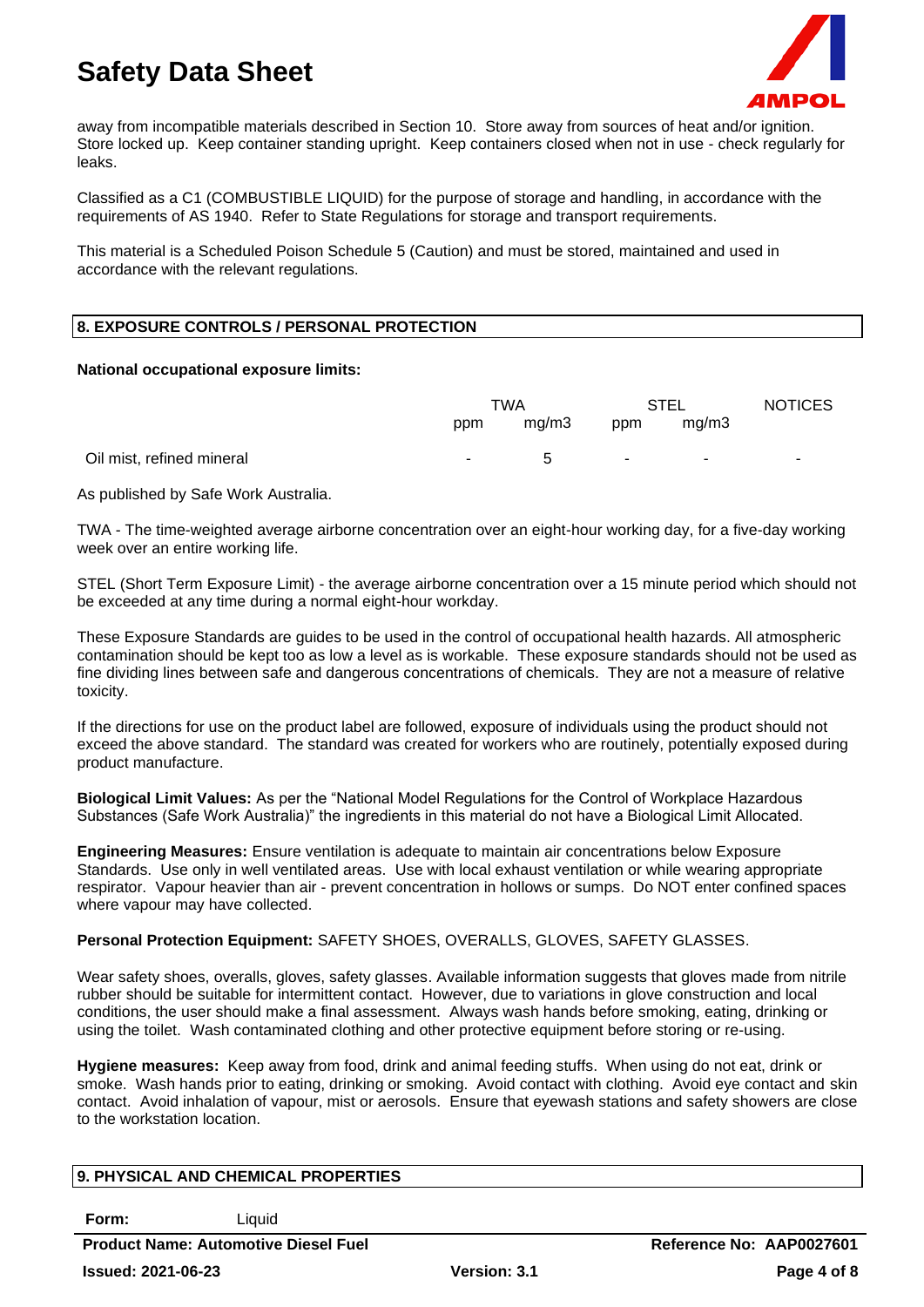

colour light to

| Colour:                                                                                                                                                                                                                                                            | Colours is variable - water white through to light brown/straw<br>fluorescent green |                                                                                                      |
|--------------------------------------------------------------------------------------------------------------------------------------------------------------------------------------------------------------------------------------------------------------------|-------------------------------------------------------------------------------------|------------------------------------------------------------------------------------------------------|
| Odour:                                                                                                                                                                                                                                                             | Characteristic                                                                      |                                                                                                      |
| Solubility:<br><b>Specific Gravity:</b><br><b>Relative Vapour Density (air=1):</b><br>Vapour Pressure (20 °C):<br>Flash Point (°C):<br>Flammability Limits (%):<br>Autoignition Temperature (°C):<br>Melting Point/Range (°C):<br><b>Boiling Point/Range (°C):</b> |                                                                                     | Insoluble in water<br>$0.82 - 0.85$<br>>1<br><1 mmHq<br>>61.5<br>N Av<br>>250<br>N Av<br>$200 - 400$ |
| pH:<br><b>Viscosity:</b><br>Total VOC (g/Litre):                                                                                                                                                                                                                   |                                                                                     | N App<br>3.0 <sub>c</sub><br>N Av                                                                    |
|                                                                                                                                                                                                                                                                    |                                                                                     |                                                                                                      |

(Typical values only - consult specification sheet)  $N Av = Not available, N App = Not applicable$ 

### **10. STABILITY AND REACTIVITY**

**Chemical stability:** This material is thermally stable when stored and used as directed.

**Conditions to avoid:** Elevated temperatures and sources of ignition.

**Incompatible materials:** Oxidising agents.

**Hazardous decomposition products:** Carbon dioxide and carbon monoxide, smoke and other toxic fumes.

**Hazardous reactions:** No known hazardous reactions.

### **11. TOXICOLOGICAL INFORMATION**

No adverse health effects expected if the product is handled in accordance with this Safety Data Sheet and the product label. Symptoms or effects that may arise if the product is mishandled and overexposure occurs are:

#### **Acute Effects**

**Inhalation:** Material may be an irritant to mucous membranes and respiratory tract.

**Skin contact:** Contact with skin will result in irritation.

**Ingestion:** Harmful if swallowed. Swallowing can result in nausea, vomiting and irritation of the gastrointestinal tract. May cause lung damage if swallowed. Small amounts of liquid aspirated into the respiratory system during ingestion or vomiting may cause bronchopneumonia or pulmonary oedema.

**Eye contact:** May be an eye irritant.

#### **Acute toxicity**

**Inhalation:** This material has been classified as non-hazardous. Acute toxicity estimate (based on ingredients): >20 mg/L

**Skin contact:** This material has been classified as non-hazardous. Acute toxicity estimate (based on ingredients): >2,000 mg/Kg

**Ingestion:** This material has been classified as a Category 4 Hazard. Acute toxicity estimate (based on ingredients): 300 - 2,000 mg/Kg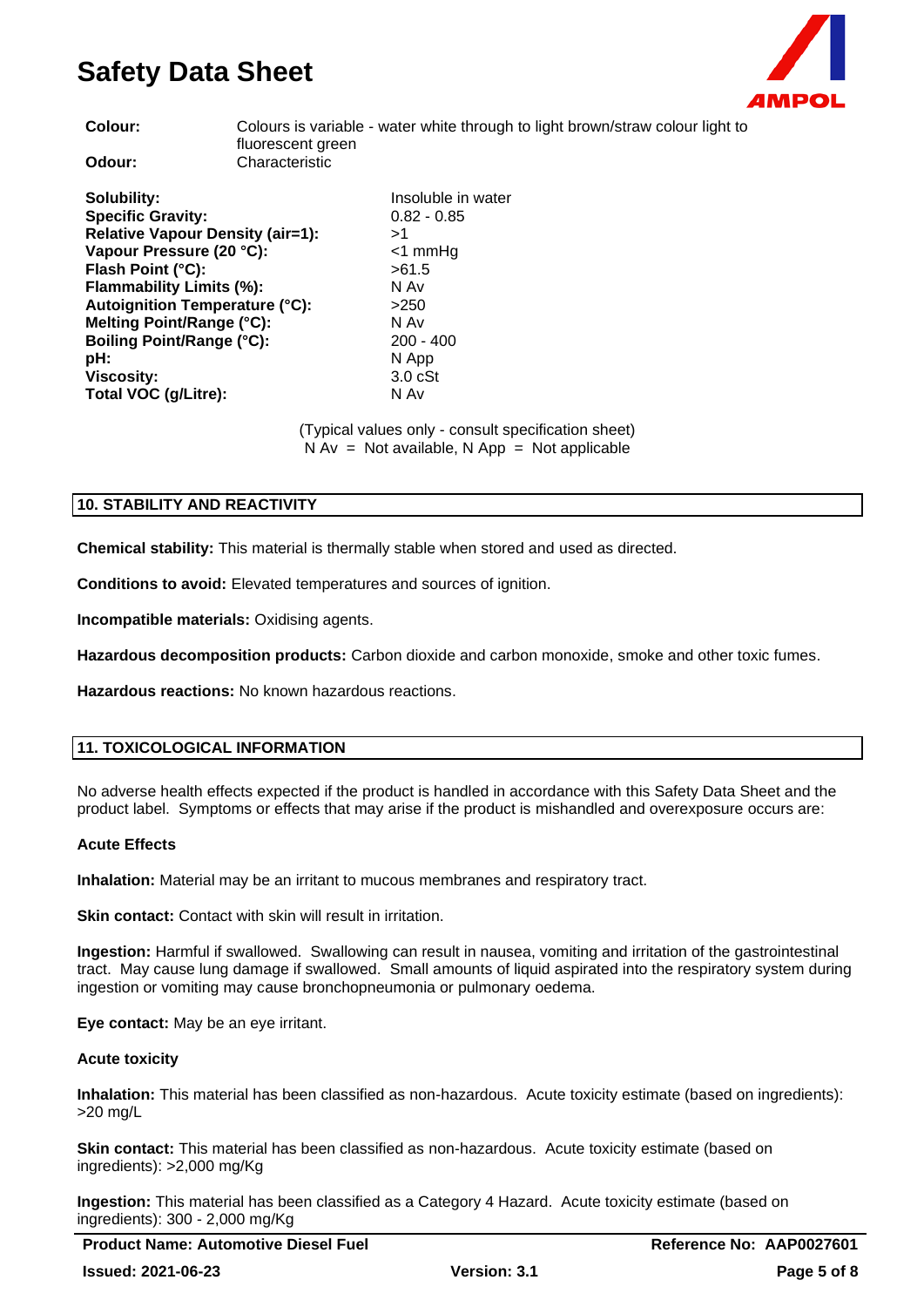

**Corrosion/Irritancy:** Eye: this material has been classified as not corrosive or irritating to eyes. Skin: this material has been classified as a Category 2 Hazard (reversible effects to skin).

**Sensitisation:** Inhalation: this material has been classified as not a respiratory sensitiser. Skin: this material has been classified as not a skin sensitiser.

**Aspiration hazard:** This material has been classified as Aspiration Hazard – Category 1

**Specific target organ toxicity (single exposure):** This material has been classified as non-hazardous.

**Chronic Toxicity**

**Mutagenicity:** This material has been classified as non-hazardous.

**Carcinogenicity:** This material has been classified as a Category 2 Hazard.

**Reproductive toxicity (including via lactation):** This material has been classified as non-hazardous.

**Specific target organ toxicity (repeat exposure):** This material has been classified as a Category 2 Hazard. Ingestion exposure may result in damage to the thymus, liver and bone marrow.

## **12. ECOLOGICAL INFORMATION**

Avoid contaminating waterways.

**Acute aquatic hazard:** This material has been classified as non-hazardous. Acute toxicity estimate (based on ingredients): >100 mg/L

**Long-term aquatic hazard:** This material has been classified as a Category Chronic 2 Hazard. Non-rapidly or rapidly degradable substance for which there are adequate chronic toxicity data available OR in the absence of chronic toxicity data, Acute toxicity estimate (based on ingredients): 1 - 10 mg/L, where the substance is not rapidly degradable and/or BCF  $\geq$  500 and/or log K<sub>ow</sub>  $\geq$  4.

**Ecotoxicity:** No information available.

**Persistence and degradability:** No information available.

**Bioaccumulative potential:** No information available.

**Mobility:** No information available.

#### **13. DISPOSAL CONSIDERATIONS**

Persons conducting disposal, recycling or reclamation activities should ensure that appropriate personal protection equipment is used, see "Section 8. Exposure Controls and Personal Protection" of this SDS.

If possible material and its container should be recycled. If material or container cannot be recycled, dispose in accordance with local, regional, national and international Regulations.

## **14. TRANSPORT INFORMATION**

#### **ROAD AND RAIL TRANSPORT**

Not classified as Dangerous Goods by the criteria of the "Australian Code for the Transport of Dangerous Goods by Road & Rail."

This material is not subject to the Australian Dangerous Goods Code 7th Edition; Australian Special Provisions,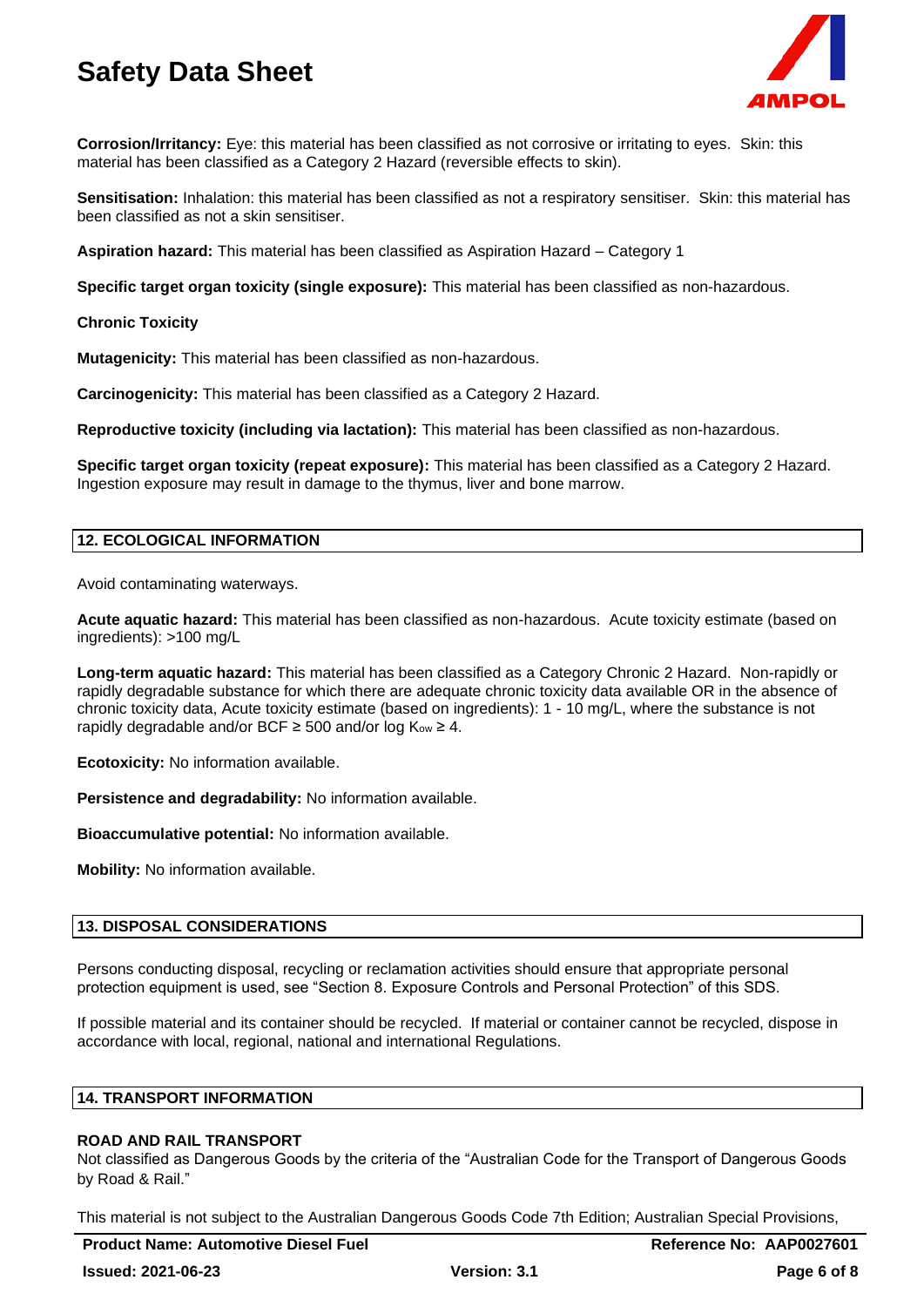

AU02.

#### **MARINE TRANSPORT**

Classified as Dangerous Goods by the criteria of the International Maritime Dangerous Goods Code (IMDG Code) for transport by sea. This material is classified as a Marine Pollutant (P) according to the International Maritime Dangerous Goods Code.



| UN No:                        | 3082 |
|-------------------------------|------|
| <b>Dangerous Goods Class:</b> | 9    |
| <b>Packing Group:</b>         | ш    |

**Proper Shipping Name:** ENVIRONMENTALLY HAZARDOUS SUBSTANCE, LIQUID, N.O.S.

#### **AIR TRANSPORT**

Classified as Dangerous Goods by the criteria of the International Air Transport Association (IATA) Dangerous Goods Regulations for transport by air.



|                              | N.V∕                                         |
|------------------------------|----------------------------------------------|
| UN No:                       | 3082                                         |
| Dangerous Goods Class:       |                                              |
| <b>Packing Group:</b>        | Ш                                            |
| <b>Proper Shipping Name:</b> | ENVIRONMENTALLY HAZARDOUS SUBSTANCE, LIQUID, |

N.O.S. (DIESEL OIL)

## **15. REGULATORY INFORMATION**

#### **This material is not subject to the following international agreements:**

Montreal Protocol (Ozone depleting substances) The Stockholm Convention (Persistent Organic Pollutants) The Rotterdam Convention (Prior Informed Consent)

#### **This material is subject to the following international agreements:**

Basel Convention (Hazardous Waste)

• Waste oils/water, hydrocarbons/water mixtures, emulsions

International Convention for the Prevention of Pollution from Ships (MARPOL)

- Annex I Oil
- Annex II Noxious Liquid Substances carried in Bulk
- Annex III Harmful Substances carried in Packaged Form

#### **This material/constituent(s) is covered by the following requirements:**

The Standard for the Uniform Scheduling of Medicines and Poisons (SUSMP) established under the Therapeutic Goods Act (Commonwealth): S5. Caution.